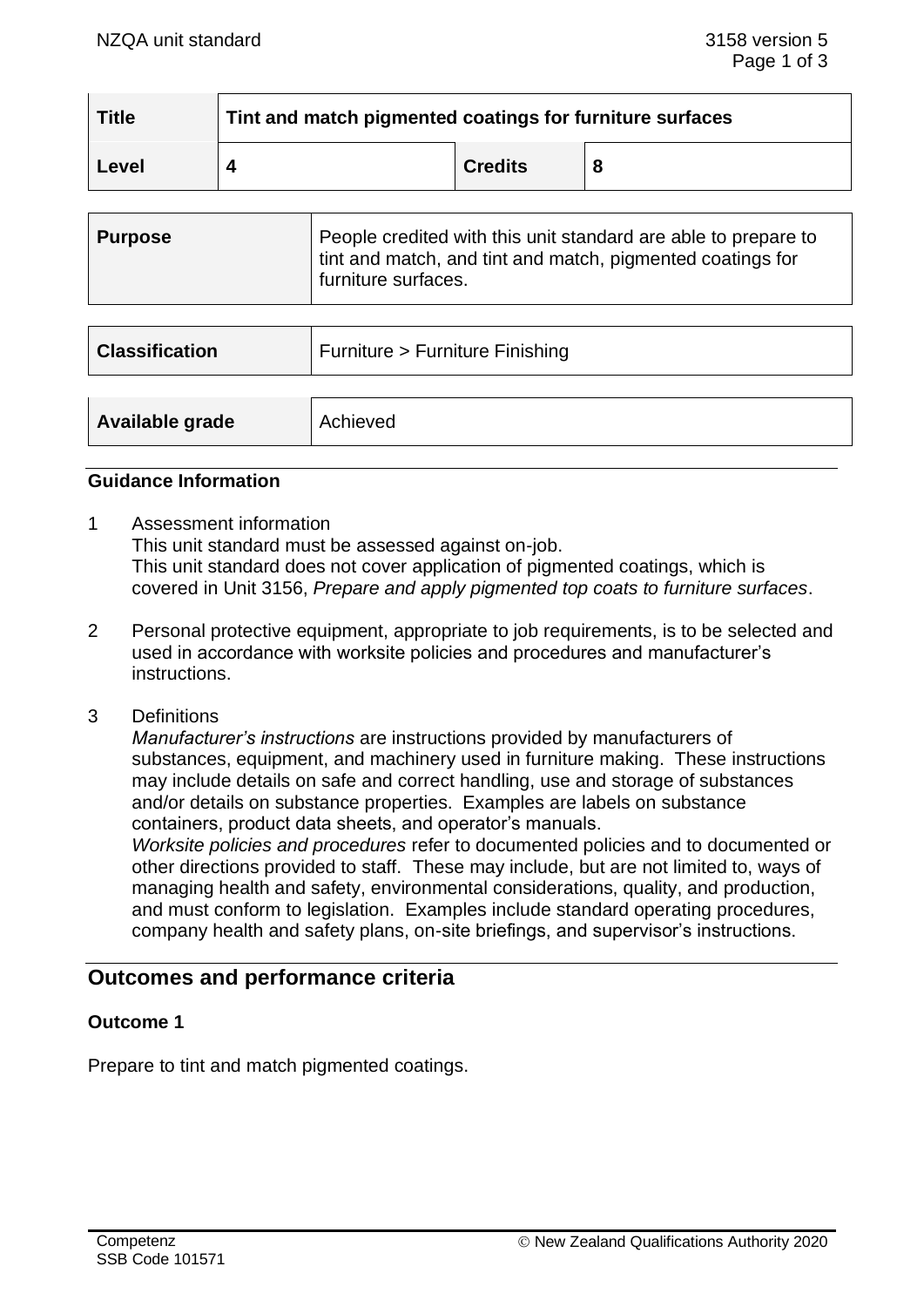# **Performance criteria**

- 1.1 Job specifications are obtained and interpreted.
	- Range type of coating, method of application, surface areas to be coated, type of surface, hand mixing (colour swatch), machine mixing (formulae), colour sample or client specification or formula.
- 1.2 Equipment for the job is selected in accordance with job specifications.
	- Range must include but is not limited to measuring equipment, containers, record book, sample pieces.
- 1.3 A work area is selected.

Range well ventilated, adequate lighting.

### **Outcome 2**

Tint and match pigmented coatings for furniture surfaces.

### **Performance criteria**

- 2.1 Pigmented coatings are tinted and mixed and then applied to the test sample to check colour match in accordance with job specifications.
- 2.2 Any necessary alterations to the formula are made by eye matching.
- 2.3 Formula is recorded in record book.
- 2.4 Pigmented coating is given to applicator, and job specifications are explained to applicator.
- 2.5 Equipment and work area are left clean, clear, and safe and used rags are disposed of.

| Planned review date | $\vert$ 31 December 2024 |
|---------------------|--------------------------|
|                     |                          |

#### **Status information and last date for assessment for superseded versions**

| <b>Process</b> | <b>Version</b> | <b>Date</b>       | <b>Last Date for Assessment</b> |
|----------------|----------------|-------------------|---------------------------------|
| Registration   |                | 30 November 1994  | 31 December 2023                |
| <b>Review</b>  | $\overline{2}$ | 7 May 1997        | 31 December 2023                |
| <b>Review</b>  | 3              | 22 September 2000 | 31 December 2023                |
| <b>Review</b>  | $\overline{4}$ | 19 June 2009      | N/A                             |
| <b>Review</b>  | 5              | 26 November 2020  | N/A                             |